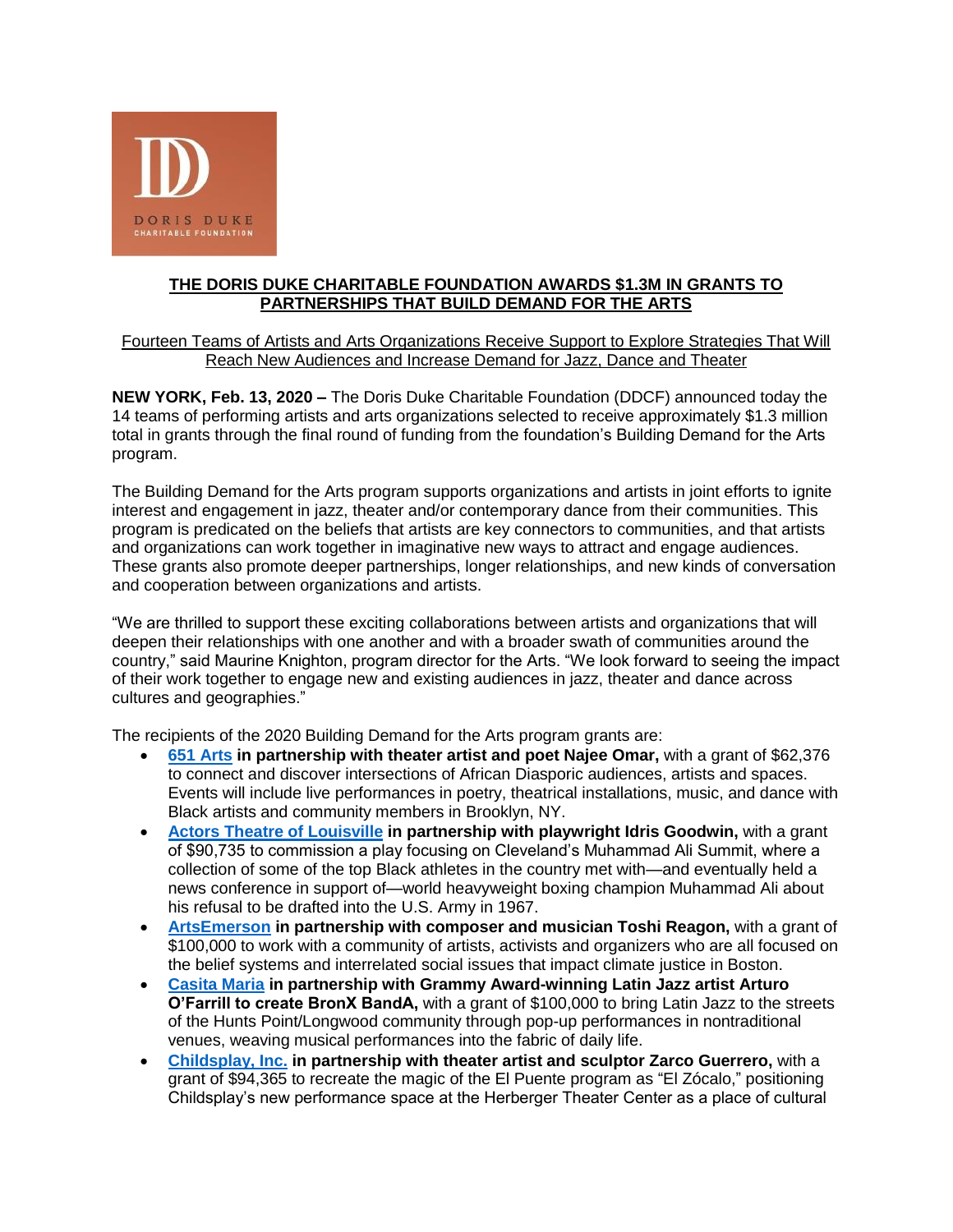activity and a welcoming space for creative interaction that invites all families to participate in theater.

- **[Cornerstone Theater Company](https://cornerstonetheater.org/) in partnership with playwright Larissa FastHorse,** with a grant of \$100,000 to synthesize the practices of conventional theater, contemporary engagement and Indigenous artmaking in experiences that are immersive for the community and that critique and dismantle power structures while giving priority to Indigenous voices.
- **[CounterPulse](https://counterpulse.org/) in partnership with interdisciplinary artist Tiare Ribeaux,** with a grant of \$82,900 to build demand for contemporary dance and performance by cross-pollinating the performing arts and creative tech ecologies in San Francisco.
- **[Eastside Arts Alliance](https://www.eastsideartsalliance.org/) in partnership with theater artist Amara Tabor-Smith,** with a grant of \$97,300 to create art that can be utilized to resist inequality and racism in inner neighborhoods of East Oakland, drawing from "Nguzo Saba," the seven principles of Kwanzaa, and focusing on the concepts of interdependence, decentralization and selfdetermination as a way to achieve stability and wellbeing.
- **[Ellis Marsalis Center for Music](https://ellismarsaliscenter.org/) in partnership with saxophonist Derek Douget,** with a grant of \$100,000 to bring modern jazz music to the 9th Ward, as well as the greater New Orleans metropolitan area.
- **[InterAct Theatre Company](http://www.interacttheatre.org/) in partnership with playwright and director Rick Shiomi,** with a grant of \$100,000 to conduct extensive outreach and engagement activities with Asian and Asian American communities and community organizations in the Philadelphia region in advance of and during a festival.
- **[Mixed Blood Theatre Company](https://mixedblood.com/) in partnership with theater director Mark Valdez,** with a grant of \$100,000 to stretch the limits of artmaking as a tool for positive social change, building demand for theater within the policy arena and civic sector.
- **[Studio Theatre Inc](https://www.studiotheatre.org/) in partnership with playwright and director Psalmayene 24,** with a grant of \$82,500 to produce collaborative creative projects and engagement activities with African-American millennials and Gen Zers in Washington, DC.
- **[Su Teatro](http://suteatro.org/) in partnership with playwright/director Anthony J. Garcia and musician/composer Daniel Valdez,** with a grant of \$100,000 to build demand for theater via a regional, community-based interactive system dedicated to discovering, exploring, and disseminating Chicano and Mexican stories in Colorado.
- **[Trinity Repertory Company](https://www.trinityrep.com/) in partnership with director and playwright Laurie Woolery,** with a grant of \$67,818 to enhance bilingual programming and develop theater work based on oral histories of the Latinx people of Rhode Island.

The Building Demand for the Arts program launched in 2013 as part of a larger, ten-year special initiative through which DDCF earmarked \$50 million for the performing arts above its existing funding. With this final cohort of grantees, the program will have awarded a combined total of more than \$6.6 million to 90 teams of artists and organizations.

## **About the Doris Duke Charitable Foundation**

The mission of the Doris Duke Charitable Foundation (DDCF) is to improve the quality of people's lives through grants supporting the performing arts, environmental conservation, medical research and child well-being, and through preservation of the cultural and environmental legacy of Doris Duke's properties. The Arts Program of DDCF focuses its support on contemporary dance, jazz and theater artists, and the organizations that nurture, present and produce them. For more information, please visit [www.ddcf.org.](http://www.ddcf.org/)